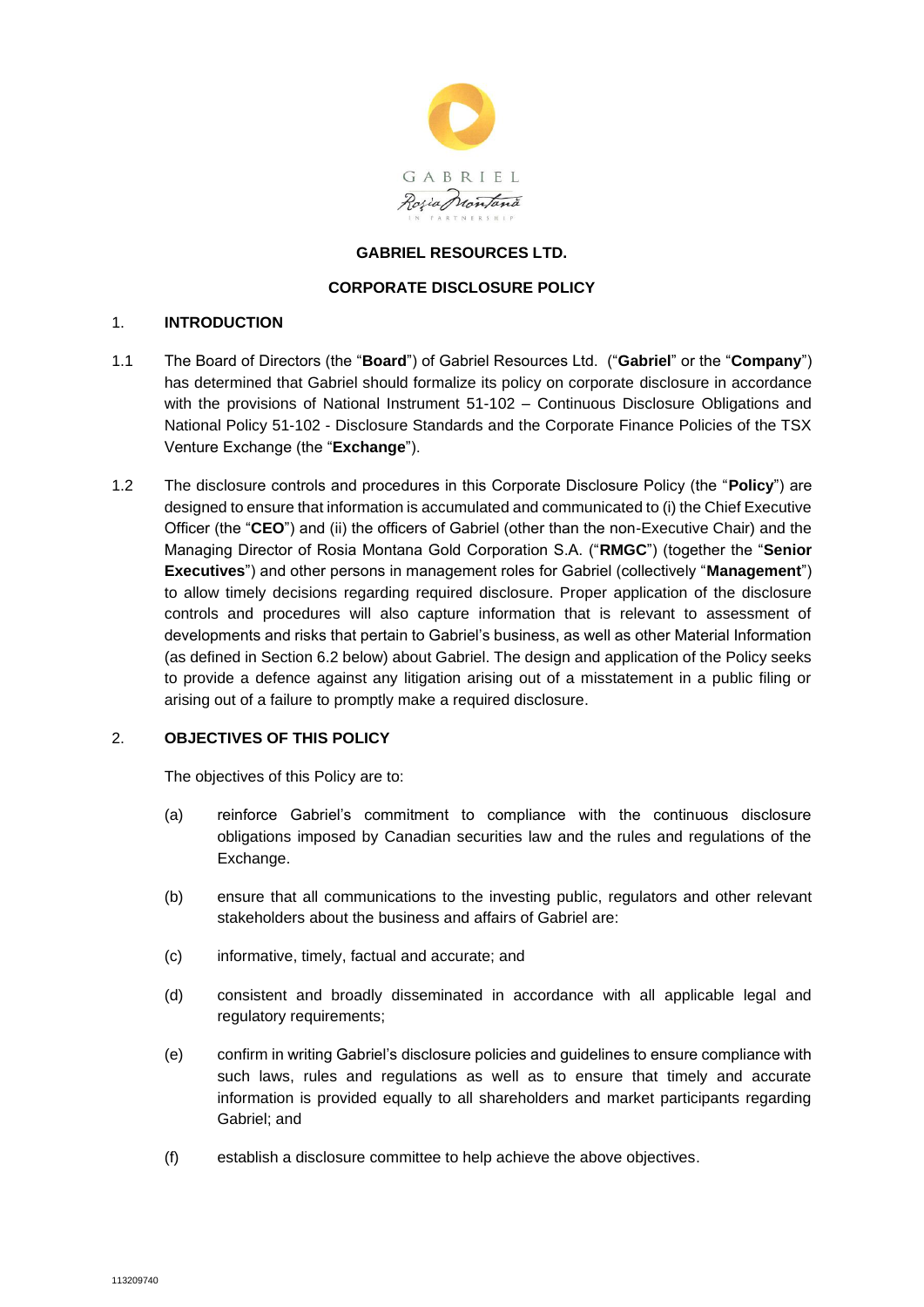## 3. **APPLICATION OF THIS POLICY**

- 3.1 This Policy applies to all directors, officers and employees of Gabriel, together with consultants and contractors to Gabriel who have access to confidential corporate information, as well as those persons authorized to speak on behalf of Gabriel (collectively the "**Subject Persons**").
- 3.2 This Policy covers all periodic and event driven (anticipated or otherwise) disclosure made in documents filed with stock exchanges and securities regulators, including all financial and nonfinancial disclosure, management's discussion and analysis and written statements made in Gabriel's annual and quarterly reports, news releases, letters to shareholders, presentations by Senior Executives, and information contained on Gabriel's website(s) and other electronic communications. It extends to all oral statements made in meetings and telephone conversations with stakeholders, analysts and investors, interviews with the media, as well as presentations, speeches, press conferences, conference calls and webcasts.

# 4. **COMMUNICATION OF THIS POLICY**

To ensure that all directors, officers and employees of Gabriel, together with consultants and contractors providing substantial services to Gabriel are aware of its contents, on their appointment and periodically thereafter, a copy of the Policy will be distributed to each of them. All such persons will (i) agree to be bound by this Policy upon such provision or notification; (ii) be informed whenever significant changes are made to the Policy; and (iii) as appropriate, be educated about its importance.

# 5. **ADMINISTRATIVE RESPONSIBILITY**

#### **General**

- 5.1 Gabriel's CEO, Chief Financial Officer (the "**CFO**") and Group General Counsel (the "**GC**") are the Senior Executives responsible for overseeing Gabriel's disclosure practices, setting benchmarks for the assessment of materiality, determining when developments justify public disclosure and ensuring adherence to this Policy.
- 5.2 Within the Management, the CFO and GC are the individuals primarily responsible for ensuring that Gabriel complies with all legal and regulatory disclosure requirements and for:
	- (a) overseeing Gabriel's corporate disclosure practices and monitoring compliance with the Policy;
	- (b) initiating, with input and advice from other members of Management, disclosure of Material Information in accordance with the processes and procedures set out in this Policy, including:
	- (c) overseeing the Company's corporate disclosure practices and monitoring compliance with this Policy;
	- (d) initiating, with input and advice from the other members of senior management, disclosure of material information in accordance with the processes and procedures set out in this Policy;
	- (e) reviewing and providing feedback, as appropriate, on the design and operating effectiveness of the Company's disclosure controls;
	- (f) reviewing documents and recommending approval, as appropriate, including, but not limited to, the financial press releases, management discussion and analysis (MD&A),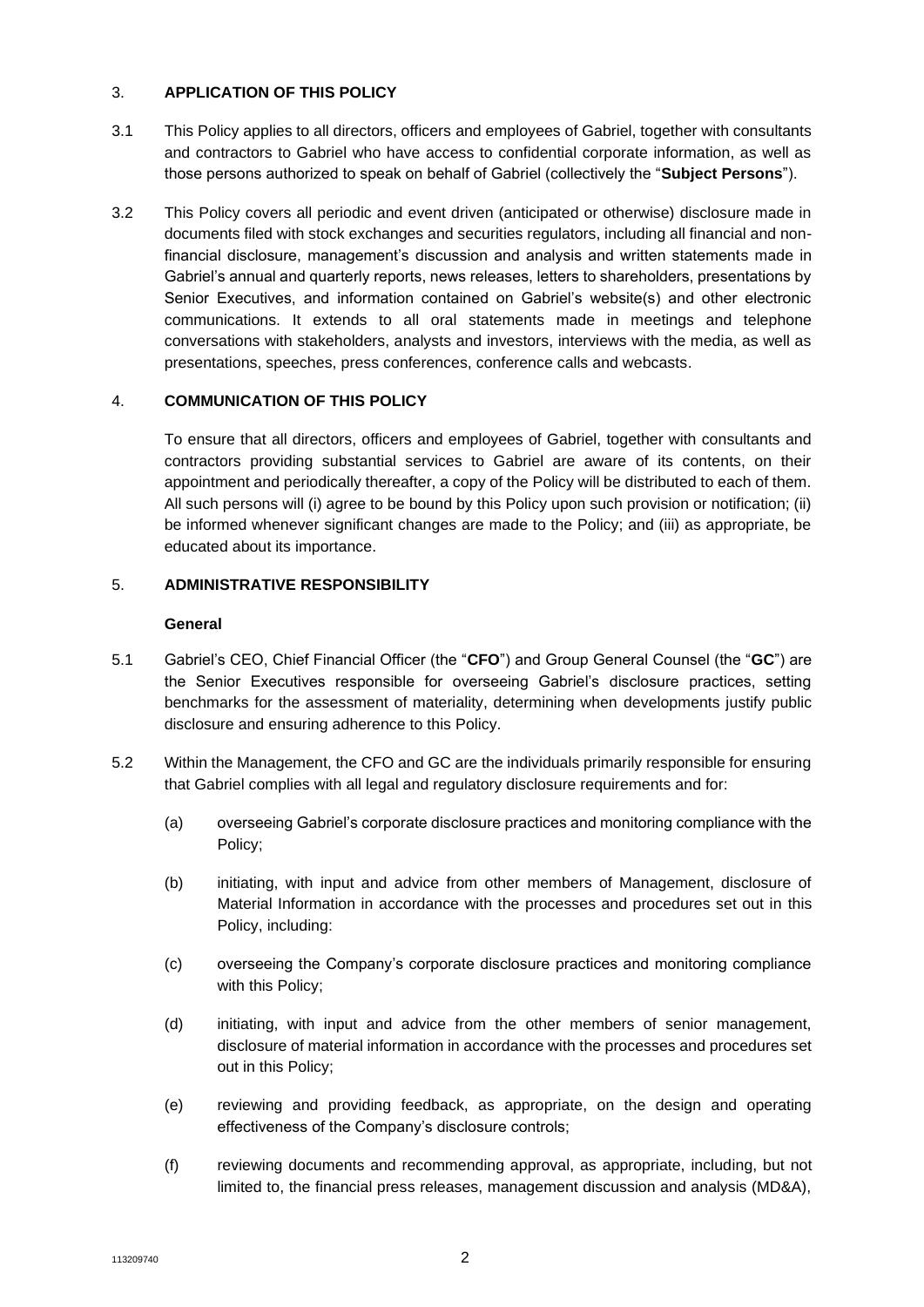financial statements, annual report, annual information form (AIF), information circular, conference call script, investor presentations and any prospectus;

- (g) reviewing the disclosure materials pertaining to the Company's website; and
- (h) ensuring that appropriate procedures are implemented to assist the Executive Officers in making the required quarterly certifications under applicable securities laws;
- (i) implementing procedures to monitor disclosure about the Company via social media or otherwise via the internet, whether by Company personnel or third parties;
- (j) educating the Company's directors, officers and employees about disclosure issues and the Policy; and
- (k) dealing with any issues which may be raised from time to time by the regulatory authorities.

#### **Disclosure Committee**

- 5.3 Gabriel has established a disclosure committee (the "**Disclosure Committee**") which is responsible for determining whether information is Material Information, the timely disclosure of Material Information in accordance with applicable securities laws and stock exchange rules and regulations, monitoring compliance with this Policy, and overseeing Gabriel's disclosure controls and procedures.
- 5.4 The Disclosure Committee is not a committee of the Board. Members of the Disclosure Committee will include the CEO, CFO, GC and Group Financial Controller and, if a quorum of the Disclosure Committee cannot be achieved or the CEO deems necessary, the Chair of the Board.
- 5.5 The Disclosure Committee may delegate specific functions to sub-committees of the Disclosure Committee, subject to final report to the Disclosure Committee. A quorum of the Disclosure Committee is a group of three members that includes at least two officers of Gabriel. Each member of the Disclosure Committee may appoint a designee to act in his or her absence. Normally, decisions of the Disclosure Committee will be made by majority decision of the quorum.
- 5.6 The Disclosure Committee shall appoint a secretary for the Committee (the "**Secretary**"), who need not be a member of the Disclosure Committee, who shall be responsible for maintaining a record of its work and/or deliberations and otherwise documenting compliance with the requirements of this Policy as appropriate and practicable. With regard to financial/investor or other material disclosures respectively, the Secretary, working with the CFO will organize meetings of the Disclosure Committee, prepare an agenda, assemble and circulate relevant draft and supporting documentation, keep minutes of meetings of the Disclosure Committee, and provide a copy of such records to the Audit Committee.

## **Informing the Disclosure Committee of Corporate Developments**

5.7 All directors, officers and employees of Gabriel must keep all members of the Disclosure Committee sufficiently apprised of potentially material developments on a timely basis so that the Disclosure Committee can discuss and evaluate any events that might give rise to a disclosure obligation. For clarity, it is the responsibility of each director and member of Management to inform the Disclosure Committee directly or through their immediate superior without delay of events or developments that might have a material effect on Gabriel.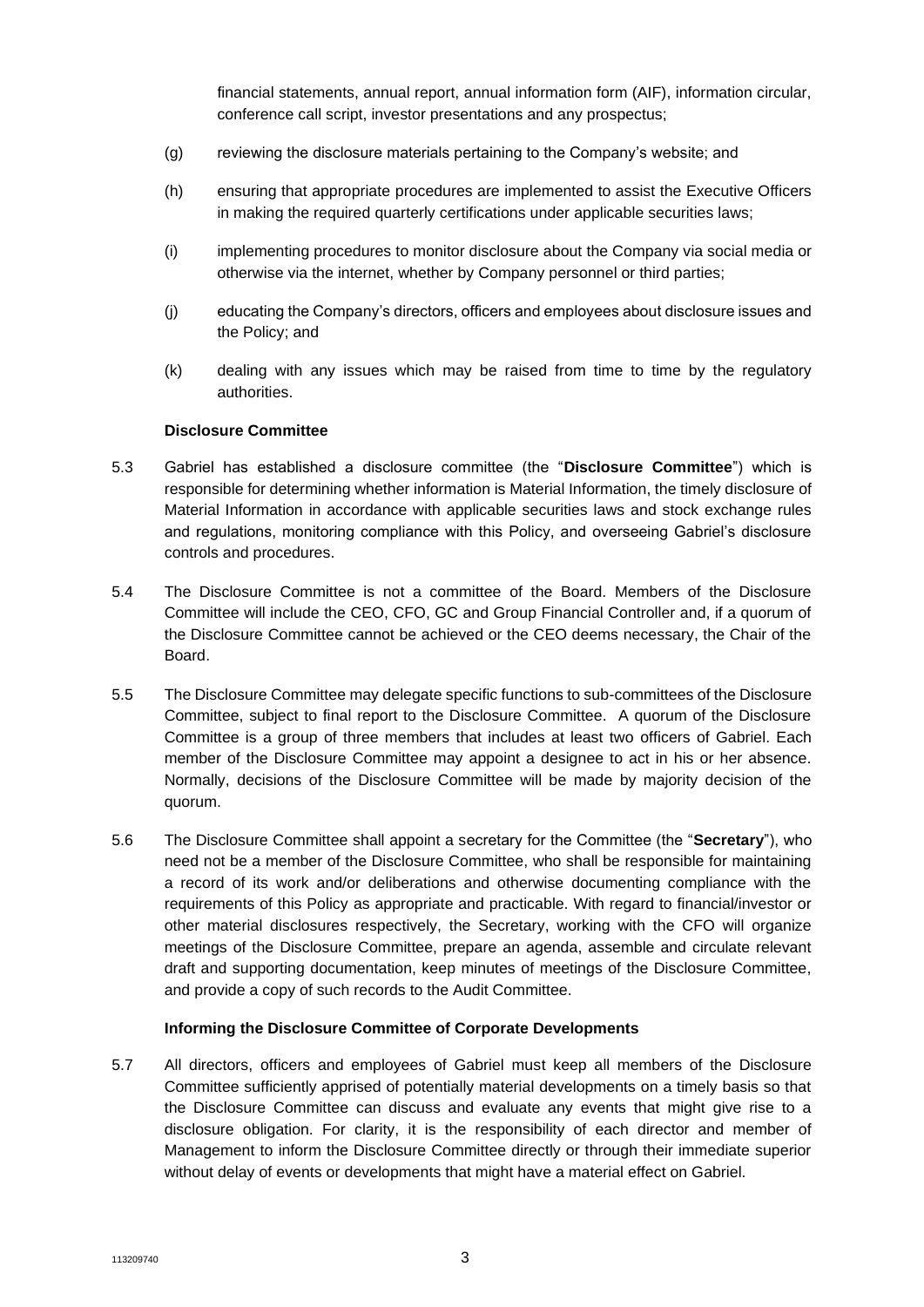- 5.8 If any officer or member of the Disclosure Committee receives a report of non-public, possibly or potentially Material Information and concludes that Gabriel may have an obligation to disclose promptly that information to securities regulators, stock exchanges, shareholders or the public, that person shall advise the other members of the Disclosure Committee without delay. The Disclosure Committee shall convene (or communicate electronically) to consider the significance and need for disclosure of that information and, in consultation with the CEO, shall take such steps as its members deem appropriate under the circumstances.
- 5.9 The Disclosure Committee will meet (or communicate by telephone or electronically) at least once each fiscal quarter and will meet at the request of any Disclosure Committee member in the event of the occurrence of an event or situation involving or affecting Gabriel which may warrant public disclosure.

## 6. **GENERAL GUIDELINES**

#### **Principals of Disclosure of Material Information**

- 6.1 In complying with the continuous disclosure obligations imposed by Canadian securities law and the rules and regulations of the Exchange, Gabriel will observe the following principles in disseminating Material Information (defined below):
	- (a) subject to the determination of confidentiality as described below, Material Information will be publicly disclosed promptly by way of a news release, the dissemination of which will be to the market through an Exchange approved media outlet and to all applicable regulators through applicable filing(s) on the Canadian SEDAR system;
	- (b) material changes in the business and affairs of Gabriel disclosed in a news release will be described in a material change report, which will be filed with the applicable Canadian securities regulators as soon as practical and in any event no later than ten (10) days after the material change occurs. In the event of a material change which the CEO and CFO have determined should remain confidential, upon approval by the Board and the relevant regulator, a confidential material change report will be filed with the applicable Canadian securities regulators, and the CEO and the Board will review their decision to keep the information confidential not less than every ten (10) days thereafter;
	- (c) there is no distinction between favourable and unfavourable Material Information for disclosure purposes, and both types of information must be promptly and fully disclosed in accordance with this Policy;
	- (d) disclosure must be complete and include any information which by omission would make the rest of the disclosure, or existing disclosure, misleading;
	- (e) there must not be selective disclosure, whether to an analyst, investor or other person which is not made available to the general public;
	- (f) disclosure should, to the fullest extent possible, be written in accordance with the plain language principles set forth in Companion Policy 51-102CP; and
	- (g) everyone to whom this Policy applies who becomes aware of any fact, event or circumstance, or other information that appears to be material shall immediately disclose that information, where possible, to at least one of the members of the Disclosure Committee and otherwise to their immediate supervisor or manager.

#### **Material Information**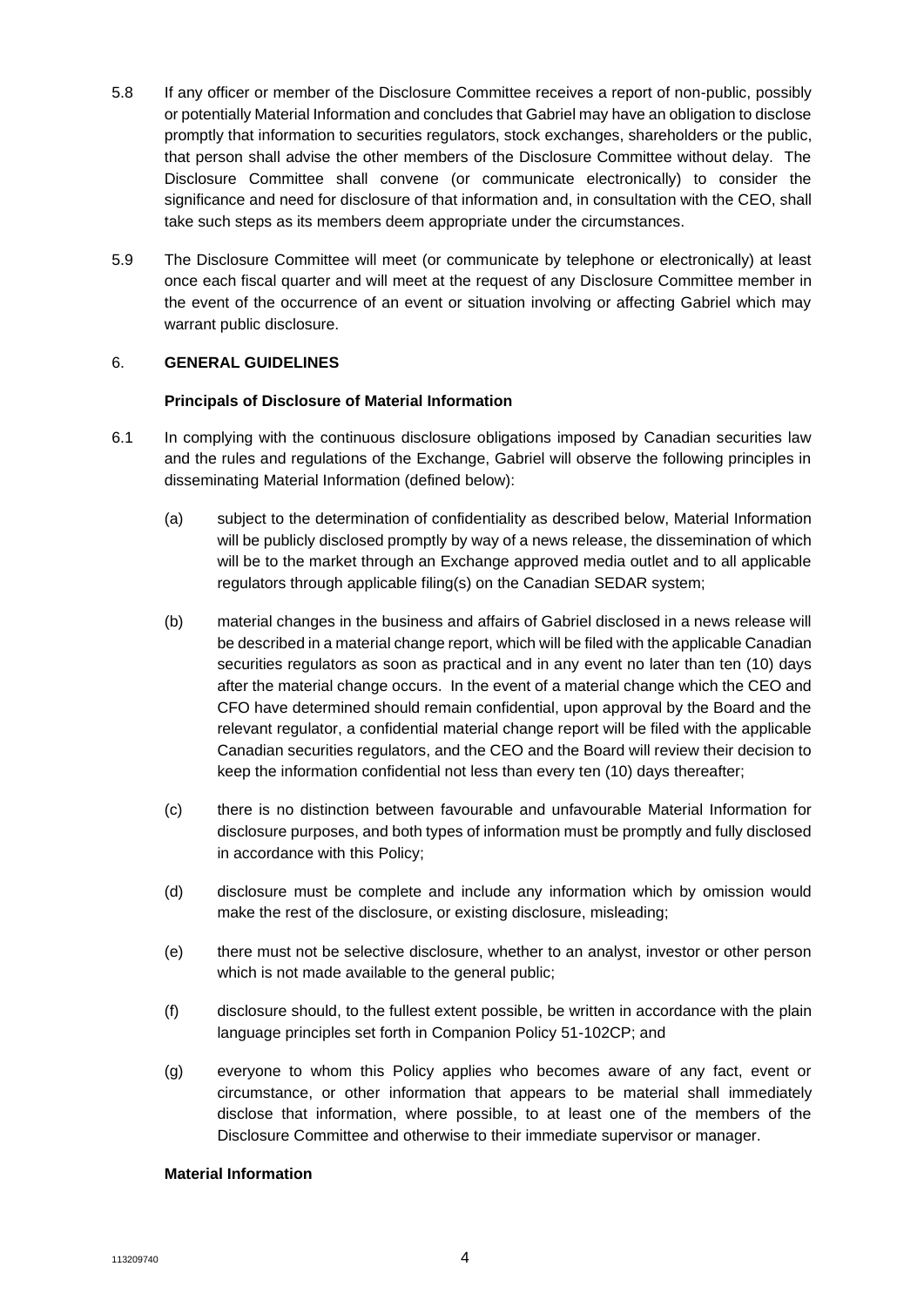- 6.2 For the purposes of this Policy "**Material Information**" is defined as is any information relating to the business and affairs of Gabriel that results in, or would reasonably be expected to result in, a significant change in the market price or value of any of Gabriel's securities or that would reasonably be expected to have a significant influence on a reasonable investor's investment decisions.
- 6.3 When determining whether or not information is material, the following principles must be taken into account:
	- (a) the nature of the information, the volatility and liquidity of Gabriel's securities and how prevailing market conditions will impact on materiality;
	- (b) the determination of whether or not information is material often involves the exercise of sound business judgment based upon experience should be applied;
	- (c) both positive and negative information can be material; and
	- (d) disclosure (or non-disclosure) will be evaluated after the event with the benefit of hindsight; accordingly, when in doubt, questions concerning the materiality of particular information should be resolved by the presumption that, unless agreed to the contrary, such information is material.
- 6.4 Material Information relating to Gabriel includes, but is not limited to:
	- significant changes in the status of the international arbitration claim initiated by the Company against Romania;
	- significant changes to major assets and operations;
	- significant changes in status of exploration or development permits
	- significant exploration results;
	- financial performance and significant changes in financial performance;
	- business and strategic plans:
	- major corporate acquisitions and dispositions;
	- significant changes in Management;
	- significant changes in corporate structure, such as reorganizations;
	- significant litigation;
	- changes in capital structure and public or private sale of securities;
	- borrowing of a significant amount of funds;
	- entering into or loss of significant contracts; and
	- takeover bids or issuer bids.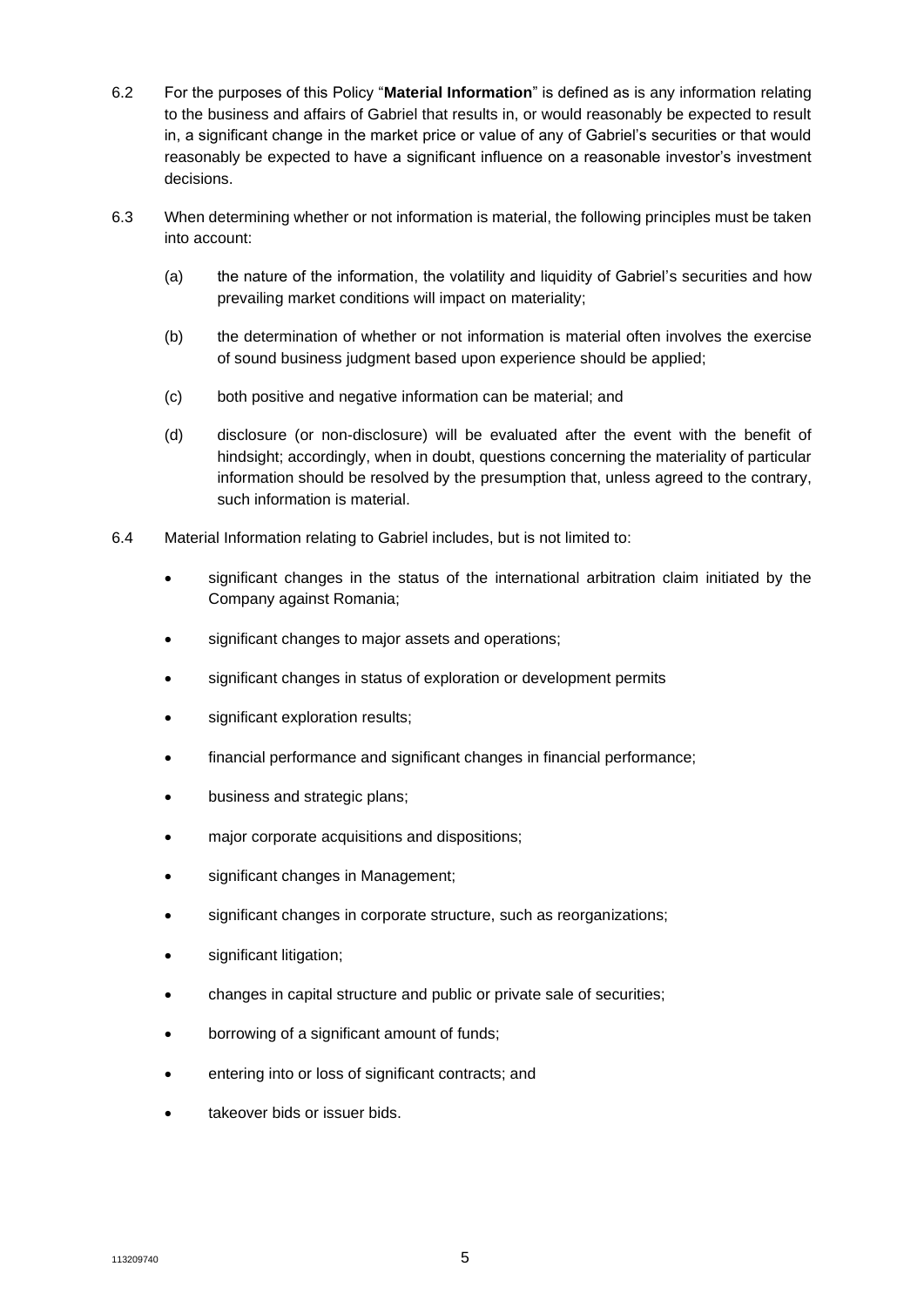#### **Issuing News Releases and other Public Documents**

- 6.5 In accordance with Section 5.3, the Disclosure Committee will make the determination whether any particular Material Information should be disclosed and the timing of such disclosure. Thereafter:
	- (a) a press release should be prepared and circulated to the members of the Disclosure Committee, and such other employees as may be appropriate given the contents of the proposed press release, for their review and approval;
	- (b) once approved:
		- (i) if the press release is to be released between  $7:30$  a.m. and  $5:00$  p.m. EST, such press release should be submitted to the Investment Industry Regulatory Organization of Canada ("**IIROC**") for approval (by phone at (416) 646-7220, by fax at (416) 646-7263 or by email at surveillance@iiroc.ca);
		- (ii) when the market surveillance division of IIROC has approved its release, in respect of press release to be issued between 7:30 a.m. and 5:00 p.m. EST, the press release should be forwarded to the appropriate newswire for dissemination to the public;
		- (iii) if the press release is to be released outside the foregoing hours, a copy should be sent to IIROC at the same time that the Company disseminates it, and a voicemail should be left with IIROC to advise them of the news release.
	- (c) after the press release has been disseminated, the Company shall post its contents in full on the Gabriel Websites (as defined below), as applicable;
	- (d) where the press release contains financial information, concurrently file the press release along with financial statements and all supporting documents (if any) on SEDAR;
	- (e) if a conference call is planned, provide advance notice by way of press release of the date and time of any conference call to discuss the material information, the subject matter of the call and the means for accessing it;
	- (f) hold the conference call in an open manner, permitting investors and others to listen either by telephone or through internet webcasting; and
	- (g) provide dial-in and/or webcast replay or make transcripts of the call available for a reasonable period of time after the conference call.
- 6.6 Gabriel's CEO and those individuals designated by the CEO from time to time are responsible for initiating and overseeing presentations, conference calls and other communications with analysts and other members of the financial community and for overseeing the electronic communications aspect of this Policy.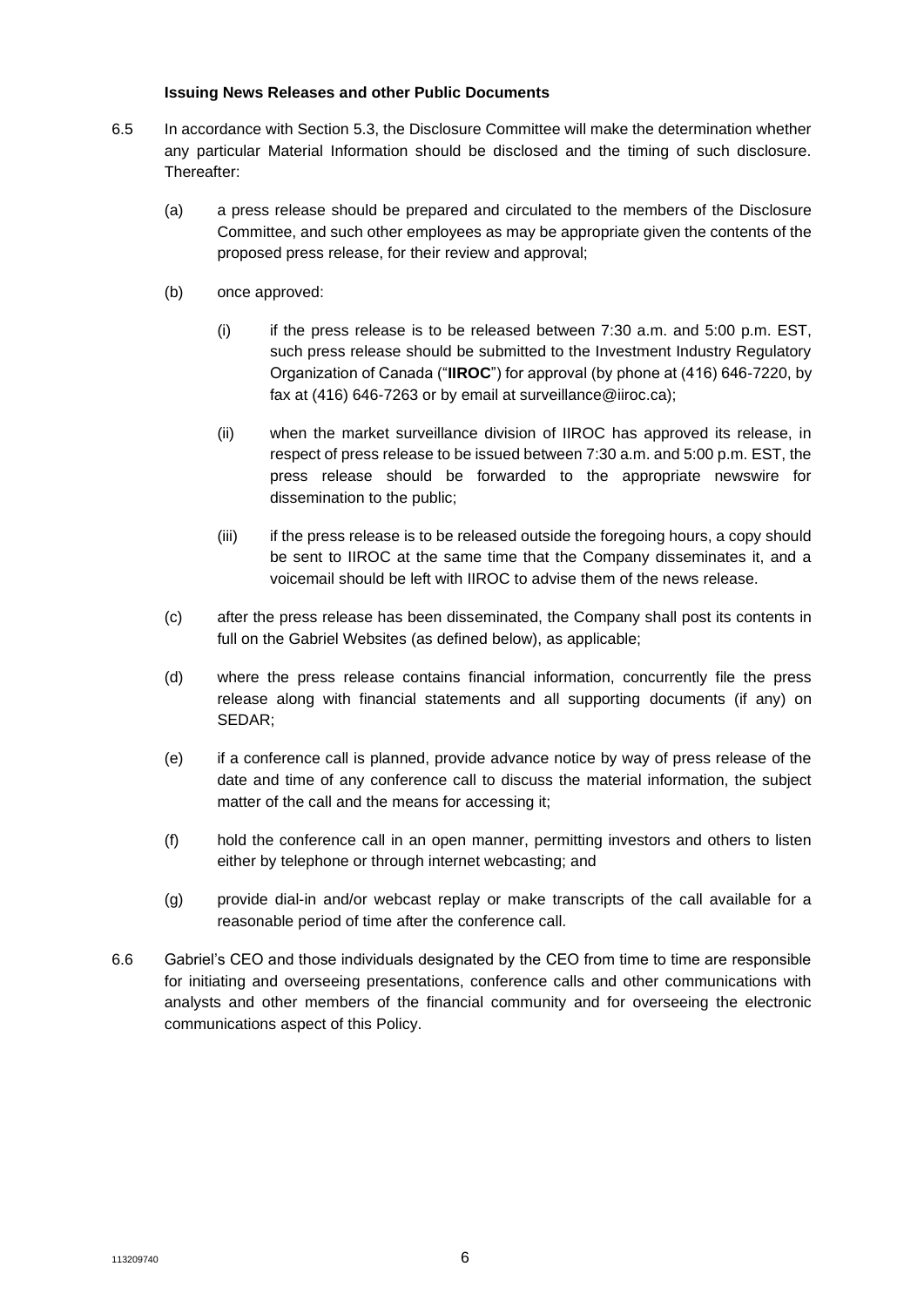#### **Designated Spokespeople**

- 6.7 The designated spokespersons for Gabriel, responsible for communication with the media and the investment community (e.g. analysts, shareholders, potential investors), are the CEO and any other person designated by the CEO from time to time. Designated spokespersons for any subsidiary of Gabriel will be determined by the CEO. Directors, officers and employees other than the designated spokespersons must not respond under any circumstances to inquiries from the investment community, the media, regulatory authorities or others unless specifically authorized by the CEO. All such communications must be referred to a designated spokesperson.
- 6.8 In carrying out their responsibilities, designated spokespersons will seek to ensure that no undisclosed Material Information is made available to any select group. If, for any reason, undisclosed Material Information is disclosed to analysts, investors, the media or others, the CEO, CFO or GC should be immediately notified.
- 6.9 Any spokesperson of the Company, whether authorized or not, who makes a public oral statement that contains a misrepresentation, could be sued. In addition, the Company and each of the directors and officers of the Company may also be sued as a result of a spokesperson making a public statement containing a misrepresentation.

## **Confidentiality of Information**

- 6.10 All Subject Persons are legally bound not to disclose undisclosed Material Information, and shall not disclose confidential information, to anyone outside of Gabriel. In addition to the legal requirements, Subject Persons are expected to observe the following:
	- (a) do not discuss Gabriel's business and affairs in places where the discussion may be overheard by persons not authorized to have the information;
	- (b) do not discuss the Company's business and affairs over social media, including on your personal Facebook or Twitter accounts, websites, online blogs, message boards or other online forums. This includes refraining from making comments or reactions to disclosure made by the Company;
	- (c) confidential documents should not be read or displayed in public places or discarded where they can be retrieved;
	- (d) documents and files containing confidential information should be kept in a safe place with restricted access;
	- (e) transmission of documents by fax, email or other electronic means should be made only where it is reasonable to assume that transmission can be made and received under secure conditions; and
	- (f) documents containing confidential information should be promptly removed from conference rooms and work areas after meetings have concluded and extra copies of confidential documents should be destroyed.
- 6.11 Every effort must be made to limit access to confidential information to only those persons who need to know the information, and such persons must be advised that the information is to be kept confidential.
- 6.12 Outside parties who receive or are privy to confidential information, that has not been publicly disclosed, in the course of conducting business with Gabriel must confirm their commitment to non-disclosure in a written confidentiality agreement.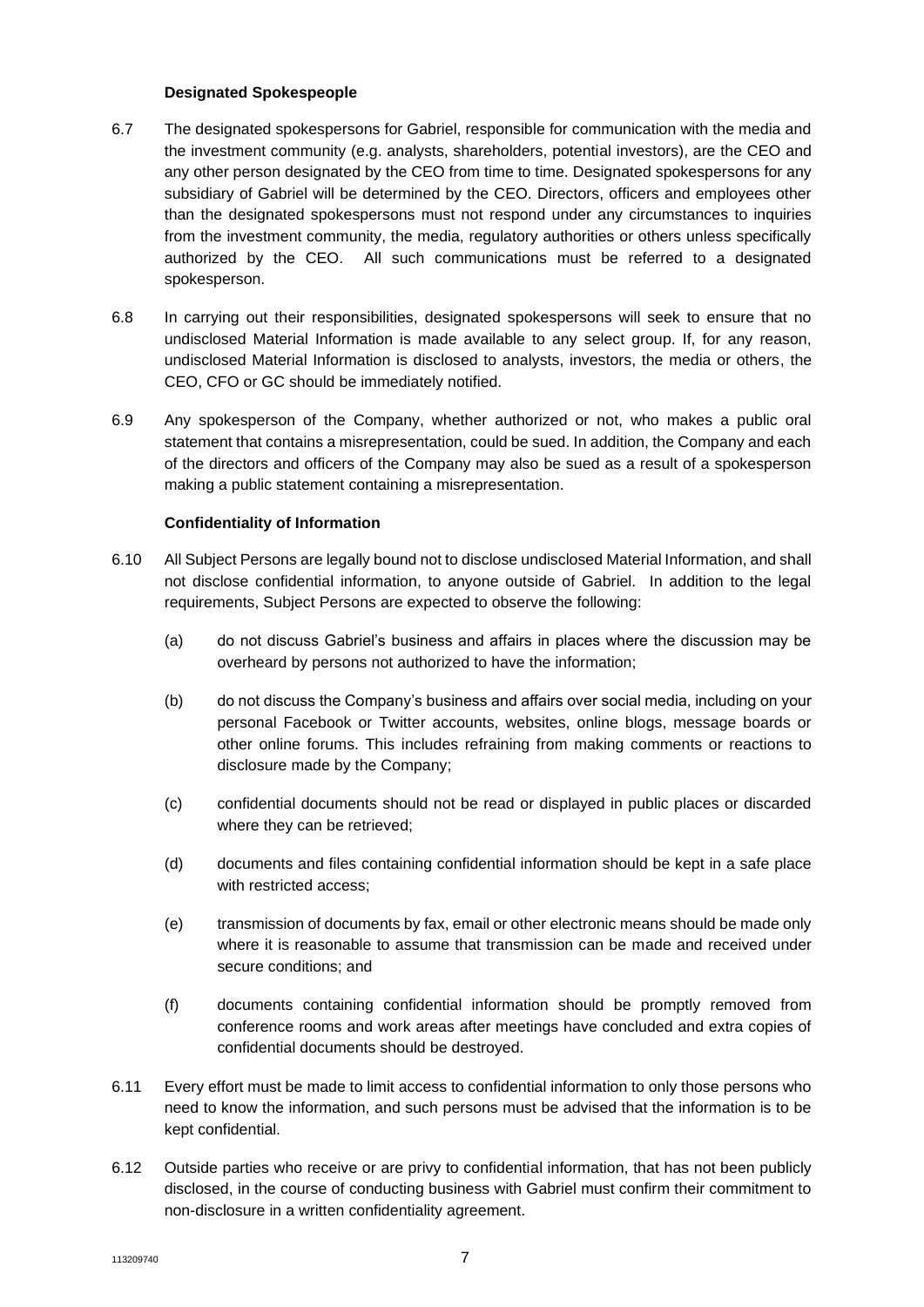#### **Selective Disclosure**

6.13 All Subject Persons are legally bound not to disclose confidential information to anyone outside of Gabriel. including material non-public information, to others unless the disclosure is in the necessary course of business. This includes disclosure within the Company. Disclosure to persons outside of the Company, other than disclosure in the necessary course of business, requires prior authorization of a member of the Disclosure Committee. Disclosure of such information that has not been publicly disclosed to any person or select group, including investment analysts, institutional investors, other market professionals and the media, is considered "**Selective Disclosure**". Selective Disclosure is illegal and is prohibited.

## **Unintentional Selective Disclosure**

- 6.14 Disclosure of Material Information (that has not previously been disclosed publicly) by a person who, prior to making the disclosure, either did not know its confidential nature, or was reckless in not knowing, is "**Unintentional Selective Disclosure**". If Unintentional Selective Disclosure has been made, then the Disclosure Committee must be immediately notified, for example through contact with the CEO, CFO or GC of Gabriel. The Disclosure Committee must immediately take all appropriate steps including:
	- (a) notifying IIROC, the market surveillance services provider to the Exchange, and the Exchange immediately of the Unintentional Selective Disclosure and determining with IIROC and the Exchange whether a trading halt should be instituted pending issuance of a news release;
	- (b) publicly disclosing the Material Information by way of a news release as soon as practicable; and
	- (c) notifying the person to whom the Unintentional Selective Disclosure was made that such information has not been publicly disclosed and must remain confidential and that he or she may not trade in securities with knowledge of such information, or recommend trading to others or further communicate such information, until it is generally disclosed.

## 7. **DEALING WITH REGULATORS**

- 7.1 If requested by a stock exchange or other securities regulatory authority to make a public statement, including in response to a rumour, the Disclosure Committee will consider whether to make a statement and determine the content of the disclosure, if any. In making its decision, the Disclosure Committee may consider the advice of the securities regulatory authority or other external advisors, as it deems appropriate.
- 7.2 The CFO will be responsible for receiving inquiries from IIROC with respect to unusual trading activity or market rumours.
- 7.3 The CFO is responsible for contacting IIROC in advance of a news release of Material Information, to seek approval of the news release, to watch for unusual trading, and to determine if a halt in trading is required.

## 8. **DEALING WITH THE INVESTMENT COMMUNITY**

## **General**

8.1 In communicating with investment analysts, security holders, potential investors and the media, the following practices must be avoided: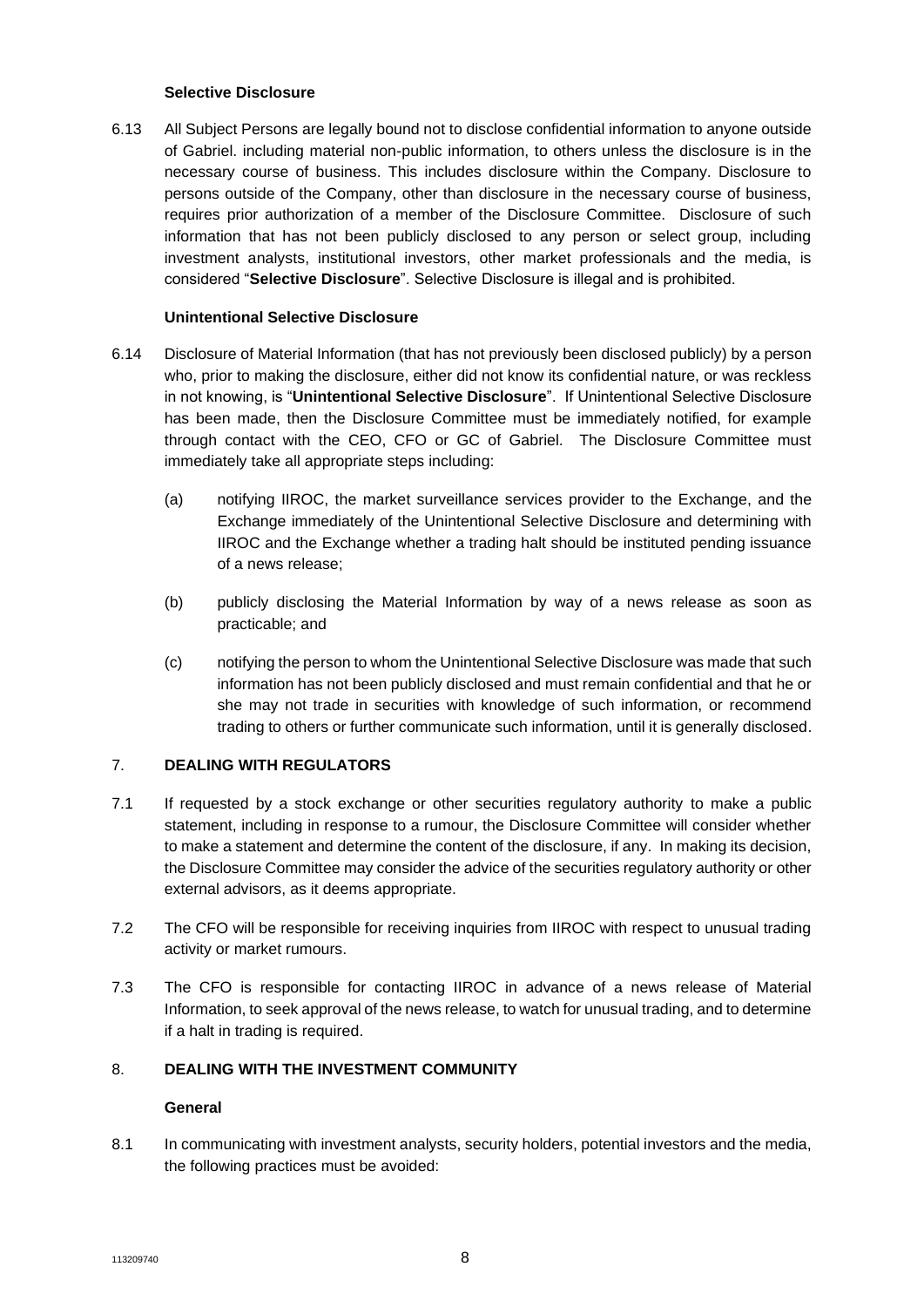- (a) announcing Material Information that has not previously been announced by way of a news release;
- (b) Selective Disclosure;
- (c) distribution of investment analyst reports (only lists of all analysts providing coverage may be supplied); and
- (d) commenting on current period earnings estimates and financial assumptions other than as may be generally disclosed.

## **Conference Calls**

- 8.2 Gabriel may hold investor and media conference calls with investment analysts and other interested parties as soon as practicable (usually within one business day) after the release of annual and quarterly financial results. Conference calls may also be held following announcements of Material Information and events, however, they are not a substitute for disclosure of Material Information by way of a news release and any disclosure of Material Information must be preceded by a news release.
- 8.3 Gabriel will announce the date and time of any conference call in a news release prior to the call, if appropriate, and on Gabriel's website. An audio recording of the conference call will be made available by either telephone or through an internet webcast for a limited time period thereafter and a permanent record will be retained as part of Gabriel's corporate disclosure record. Gabriel will normally make summary slides available at the time of the conference call on Gabriel's website.
- 8.4 The CEO (and other members of the Disclosure Committee, as appropriate) normally holds a debriefing meeting as soon as practicable after any conference call. If such debriefing uncovers Unintentional Selective Disclosure of previously undisclosed Material Information, the Disclosure Committee will determine the appropriate course(s) of action.

## **Analyst and Investor Meetings**

- 8.5 Gabriel's executives may meet with analysts, portfolio managers and investors on an individual or small group basis as required, and initiate or respond to analysts and investor calls ("**Investment Meetings**"). Normally, the CEO and/or CFO, or his or her designee, will attend Investment Meetings. When the CEO and/or CFO, or his or her designee, is unable to attend, he/she may brief those participating in Gabriel's public disclosure prior to Investment Meetings to help ensure consistency in messages and disclosure.
- 8.6 Where practical, statements and responses to anticipated questions should be scripted or discussed in advance by a quorum of the Disclosure Committee. The purposes of the CEO's and/or CFO's attendance at such meetings and/or the pre-briefing is to keep detailed records and/or transcripts of Investment Meetings, and to ensure that Selective Disclosure does not occur, and to allow follow-up cross-briefing to other authorized spokespeople to ensure that communication is consistent amongst all designated spokespeople.
- 8.7 In general, conversations with analysts and investors should be limited to explanations or clarifications of publicly disclosed Material Information or other non-material information or nonconfidential information. When information is formalized into a written document for wide distribution, it will be included in the official disclosure record containing copies of all such information, and maintained for at least five years. While Gabriel must provide the same oral or written document information to any person who requests it, it is not required to formally capture the various non-material discussions held.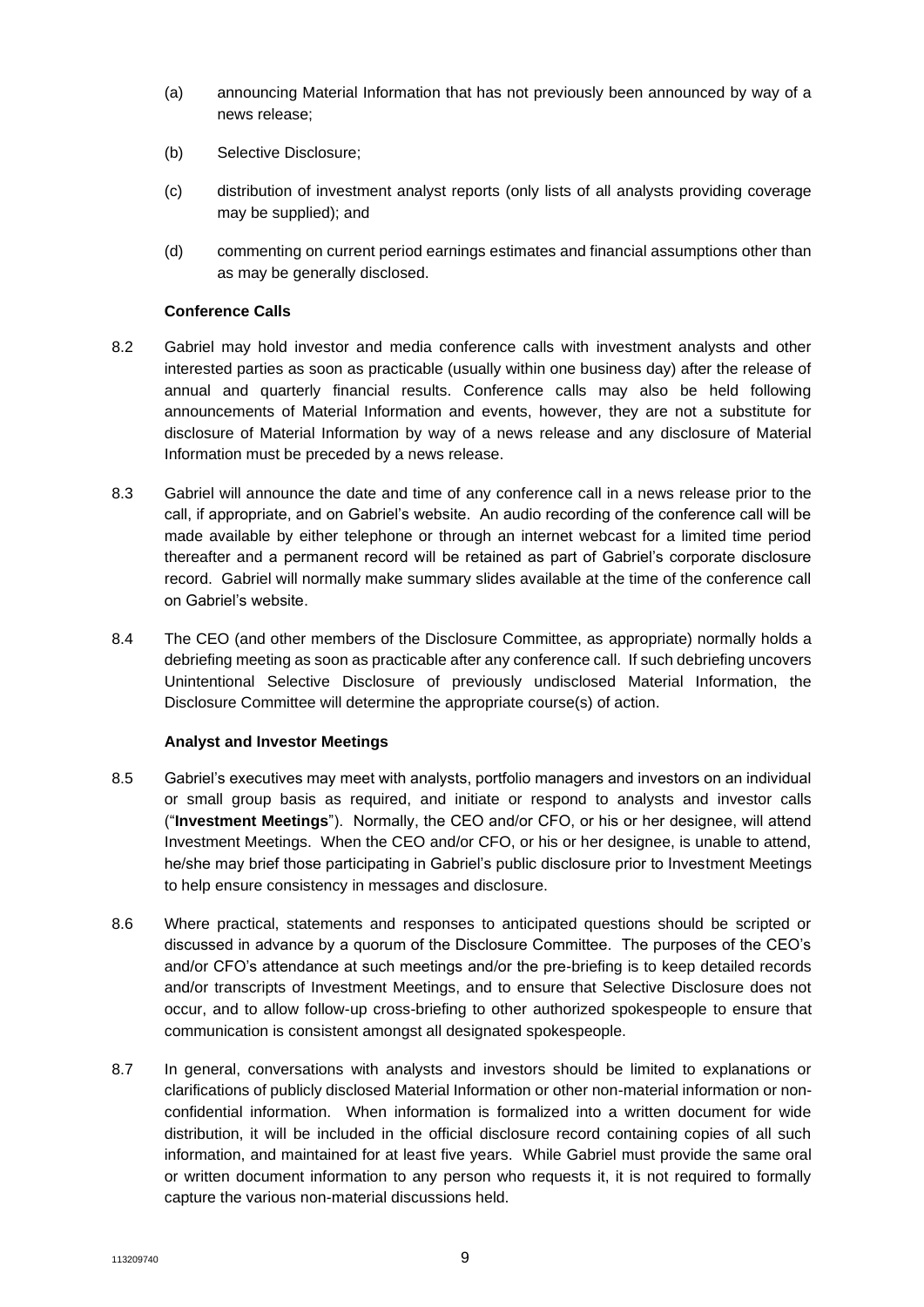8.8 If, for any reason, Material Information is selectively disclosed to analysts, investors or media in any forum, the members of the Disclosure Committee should be immediately notified.

## **Analyst Reports and Models**

- 8.9 No one may comment on analyst reports, financial models and their underlying assumptions. However, Gabriel may correct inaccurate factual information and discuss economic and industry trends which are generally known that may affect it.
- 8.10 Analyst reports are proprietary to the analyst's firm and Gabriel should not be seen as endorsing such reports by redistributing or making them generally available to the public or to employees. Notwithstanding this, Gabriel may distribute analyst reports to its Board, senior managers, credit agencies and financial and professional advisors to assist them in monitoring communications about Gabriel and how corporate developments are affecting their analysis.
- 8.11 Gabriel may post on its website a complete listing of the analysts who have reports available for their retail clients (regardless of their recommendation). Gabriel will not provide a link to the websites or publications of such analysts and will not post copies of analyst reports on the Gabriel Websites (as defined below).

# **Analyst Revenues, Earnings and Other Estimates**

- 8.12 Responses to inquiries by analysts regarding Gabriel's revenues, earnings, and other estimates will be limited to company forecasts and guidance already publicly disclosed, and the range and average of estimates made by other analysts. Gabriel must not guide analysts with respect to earnings estimates.
- 8.13 Should Senior Executives determine that future results will likely be significantly out of the range of any previously issued guidance by Gabriel, the Disclosure Committee should consider the appropriateness of issuing a news release and conducting a conference call to explain the change(s).

## **Industry Conferences**

8.14 Gabriel may participate in various industry conferences in Canada and elsewhere. In general, conversations with interested parties should be limited to explanations or clarifications of publicly disclosed Material Information or other non-material information or non-confidential information. Brochures or other hand-outs must be approved by the CEO and/or CFO and, if required, by the Disclosure Committee, prior to undisclosed dissemination to the public. The CEO and/or CFO or a designee should be present to monitor that undisclosed Material Information is not disclosed.

## **Blackout Periods**

8.15 During blackout periods (as described in Gabriel's Insider Trading Policy), all Gabriel spokespersons are prohibited from commenting on current period earnings estimates and financial assumptions, other than to cite or refer to existing public guidance. Communications must be limited to commenting on publicly available or non-material information. During blackout periods, all Gabriel spokespersons must also avoid initiating meetings (in person or by phone) with investment analysts, security holders, potential investors and the media on items significant to investors, other than responding to unsolicited inquiries concerning factual information. Gabriel does not, however, have to stop all communications with analysts or investors during this period and may, for example, participate in investment meetings and conferences organized by other parties, as long as Material Information which has not been publicly disclosed is not selectively disclosed.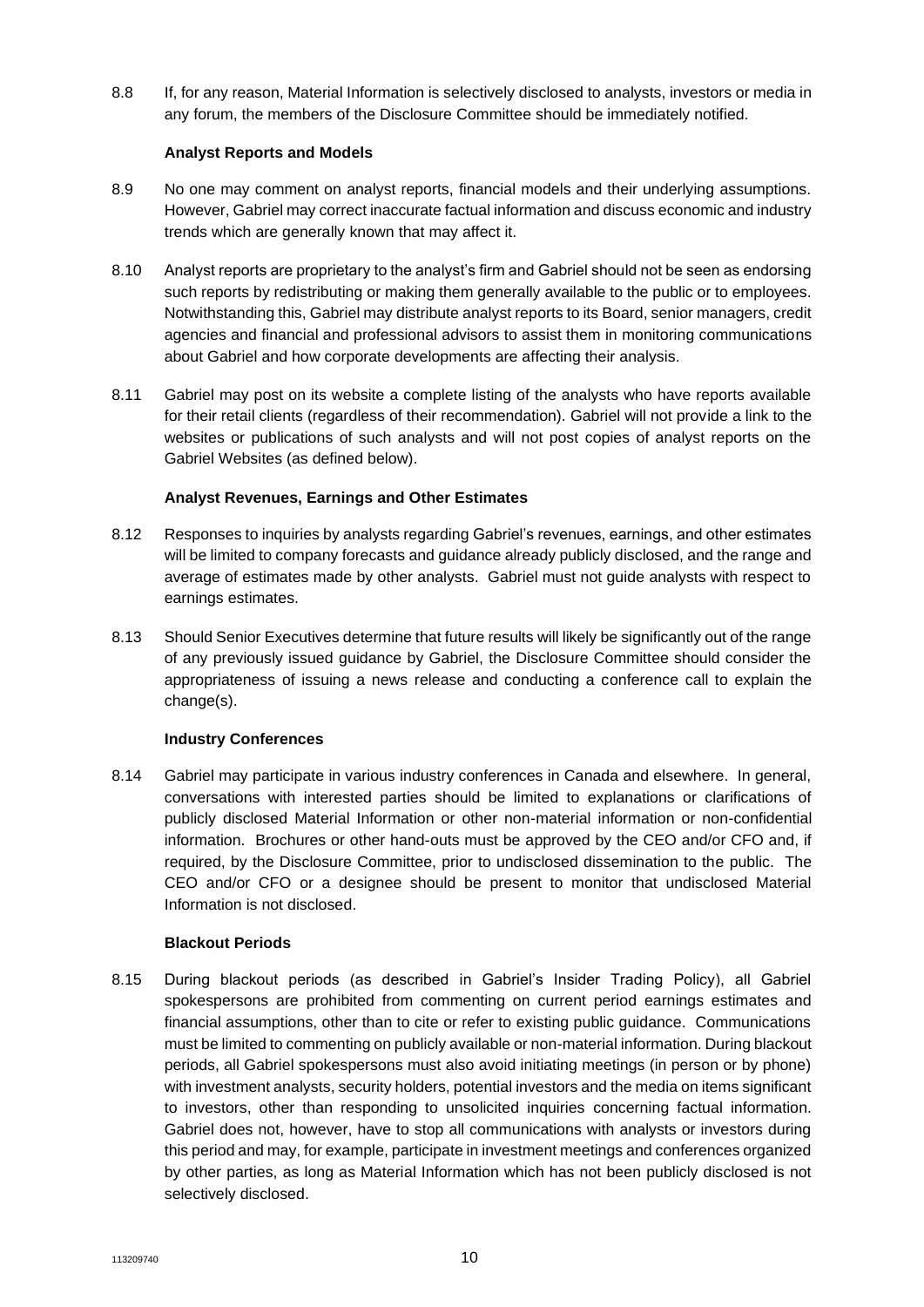#### 9. **DEALING WITH THE MEDIA**

In communicating with the media, the following procedures will be followed:

- (a) Gabriel will not provide any Material Information or related documents to a reporter on an exclusive basis;
- (b) Media spokespersons should promptly respond to all media inquiries. Senior Executives or subject matter experts should be utilized in key responses, as appropriate, to build credibility and provide more informed disclosure; and
- (c) Media news conferences on financial matters are normally conducted in separate forums from investors but access to information disclosed should be similar in all material respects. The CEO and/or CFO or a designee should attend media conferences to monitor that undisclosed Material Information has not been selectively disclosed.

## 10. **DEALING WITH LEAKS, RUMOURS AND SPECULATION**

In dealing with leaks, rumours and speculation, the following procedures will be followed:

- (a) Gabriel's policy is to not comment, affirmatively or negatively, on rumours, including those on the internet. Gabriel's designated spokespersons will respond consistently to those rumours by stating "It is our policy not to comment on market rumours or speculation";
- (b) If IIROC or the Exchange requests that Gabriel make a definitive statement in response to a market rumour that is causing significant volatility in the stock, the CFO will consider the matter and present a recommendation as to the nature and content of a response to the Disclosure Committee and the Disclosure Committee will decide whether to make a policy exception; and
- (c) If the rumour is true in whole or in part with respect to undisclosed Material Information an obligation to disclose such information may be created if, for example, there has been a breach of confidentiality. In such circumstances, Gabriel will immediately contact IIROC and the Exchange to discuss whether trading in Gabriel's securities should be halted pending the issuance of a news release disclosing the relevant Material Information.

#### 11. **MAINTENANCE OF DISCLOSURE RECORD**

The Company will maintain:

- (a) a five year record of all disclosure documents prepared and filed with securities regulators:
- (b) copies of all minutes of the meetings and/or electronic communications that support the decisions of the Disclosure Committee; and
- (c) copies of transcripts of presentations, conference calls and webcasts, notes from meetings with the media and analysts and analyst reports on Gabriel.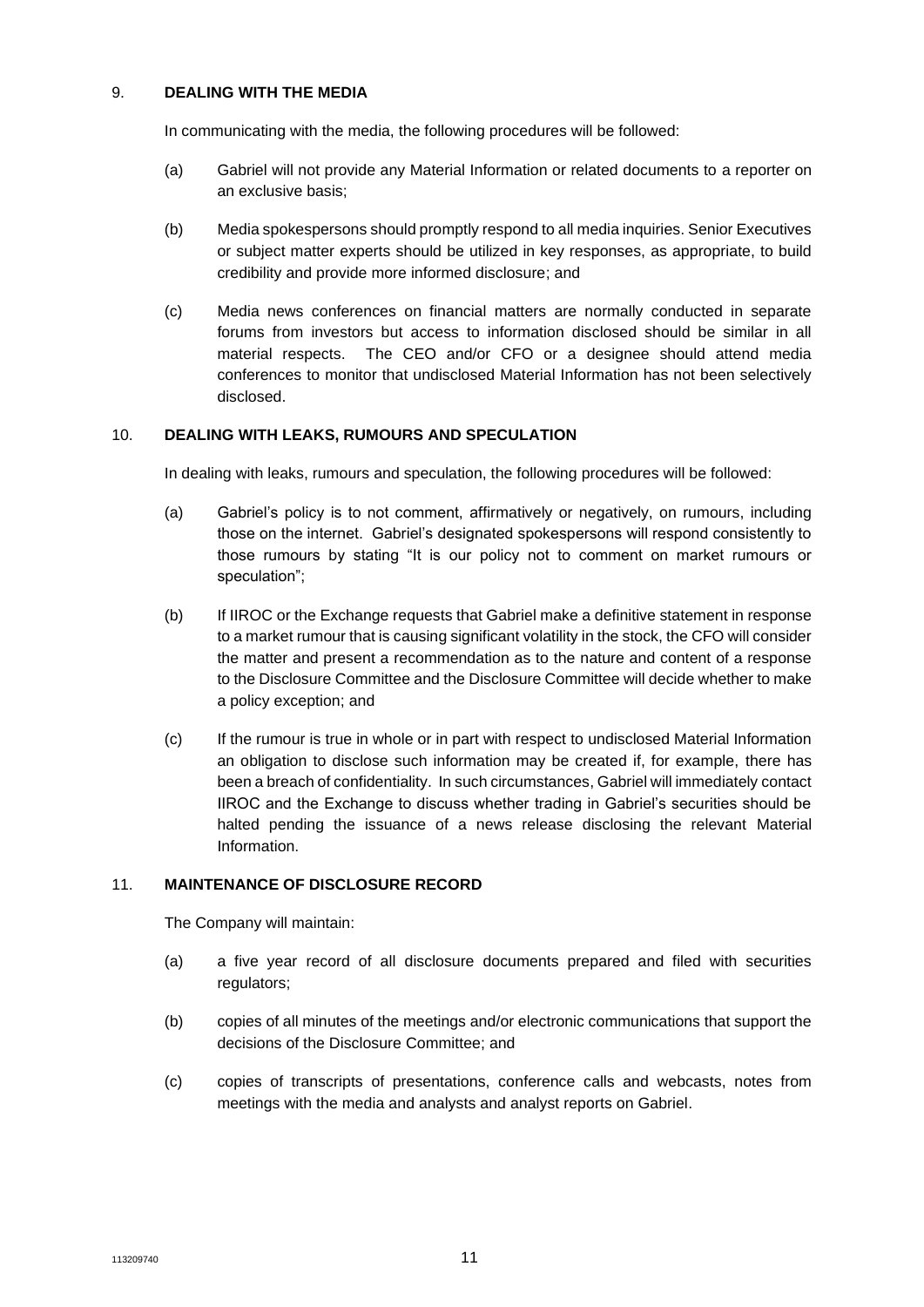## 12. **ELECTRONIC COMMUNICATIONS**

# **General**

12.1 This Policy also applies to electronic communications. Accordingly, officers and employees of Gabriel responsible for written and oral public disclosures are also responsible for electronic communications.

# **Social Media**

12.2 The Company has not adopted any social media as part of its formal communication channels for dissemination of Material Information. As such, Subject Persons must refrain from discussing the business and affairs of the Company on social media (whether under their own name or under aliases). This prohibition extends to refraining from discussing Company business on Facebook and Twitter or via websites, online blogs, message boards or other online forums, as well as disclosing (via reposting or re-Tweeting, etc.), all or part of any press release, regulatory filings or other disclosures made by the Company. Re-posting or re-Tweeting only partial information may be considered misleading.

# **Websites**

- 12.3 The CFO and/or his designee will review periodically the corporate websites (the "**Gabriel Websites**") for Gabriel and its principal operating subsidiary, RMGC, to ensure that all Material Information on the Gabriel Websites is accurate, complete, up-to-date and in compliance with all relevant securities laws, any electronic communications disclosure guidelines established by the Exchange (the "**Exchange Guidelines**") for the design of a website and dissemination of information electronically, and this Policy.
- 12.4 Disclosure on the Gabriel Websites alone does not constitute adequate disclosure of information that is considered material non-public information. Any disclosure of such Material Information on the Gabriel Websites must be preceded by the issuance of a news release and disclosure otherwise in compliance with applicable securities laws.
- 12.5 If Gabriel is considering a distribution of its securities, the content of the Gabriel Websites must be reviewed before and during the offering to ensure compliance with applicable securities laws.
- 12.6 All investor relations material will be contained within a separate section of Gabriel's corporate website and such website will include a notice that advises the reader that the information posted was accurate at the time of posting, but may be superseded by subsequent disclosures. Any material changes to the material posted on Gabriel's corporate website must be updated without undue delay.
- 12.7 The following information will be included in the Investors Relations section of Gabriel's corporate website for the applicable retention periods noted below:
	- (a) all public information that has been disclosed, including either (i) complete copies of or (ii) a link to all documents that have been filed with the Canadian securities regulatory authorities and on SEDAR; and
	- (b) all information that is given to analysts, institutional investors and other market professionals, such as fact sheets, fact books, slides of investor presentations and material distributed at analyst and industry conferences.
- 12.8 Links from the Gabriel Websites to a third-party website will include a notice that advises the reader that they are leaving the Gabriel Websites and that Gabriel is not responsible for the contents of the other site.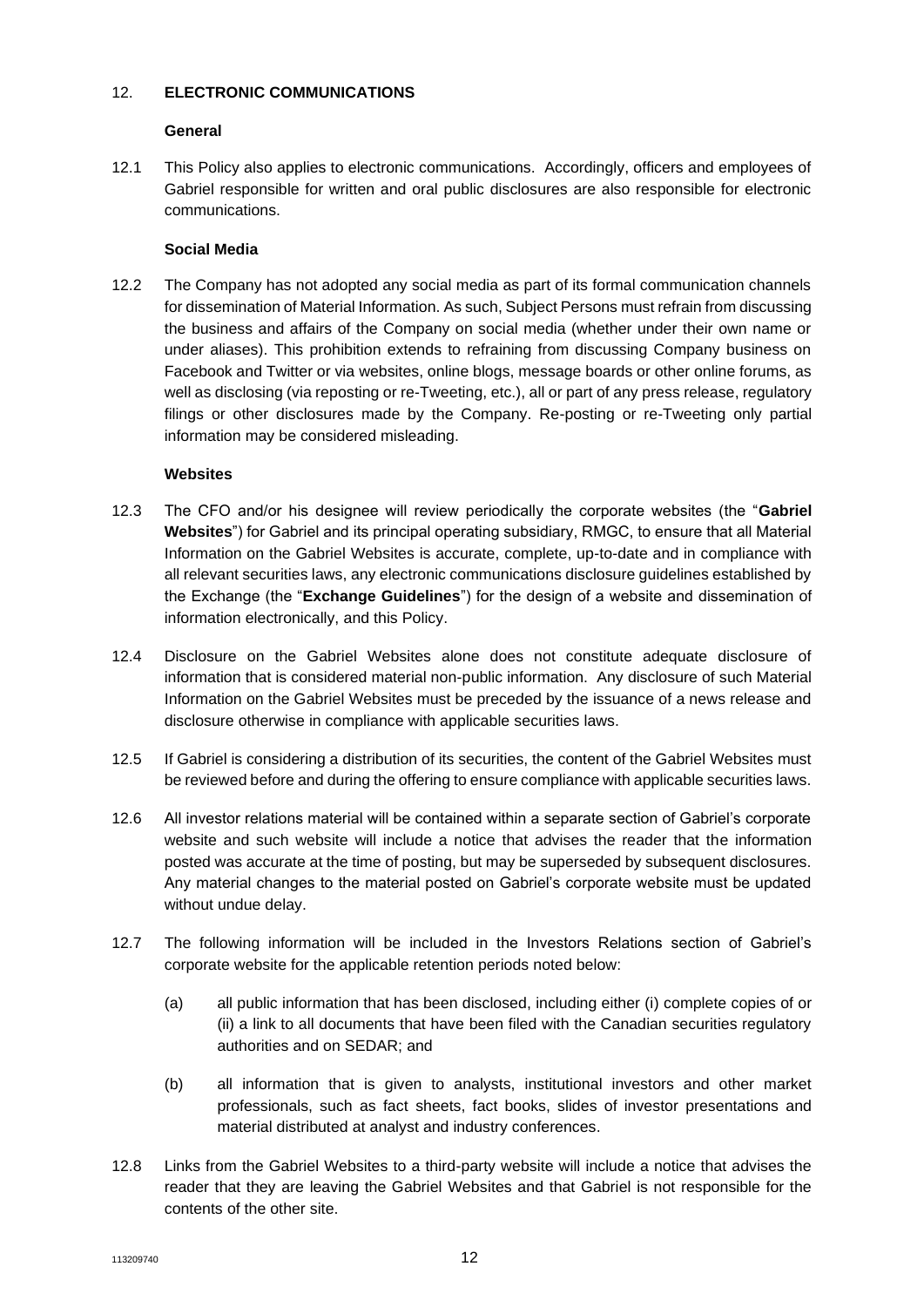- 12.9 No media articles pertaining to the business and affairs of Gabriel will be posted on the Gabriel corporate website.
- 12.10 The CFO will be responsible for:
	- (a) posting on the applicable Gabriel Website(s), forthwith after public dissemination has taken place, all public information that has been disclosed;
	- (b) carrying out periodic reviews of the Gabriel Websites to ensure that the information on the Gabriel Websites is accurate, complete, up to date and in compliance with the applicable disclosure requirements, and to update and correct any outdated or inaccurate material information;
	- (c) ensuring that all outdated or inaccurate information is removed on a timely basis;
	- (d) ensuring that at least the following minimum retention periods are applied to the following categories of information on the Gabriel Websites:
		- (i) three years for annual financial statements;
		- (ii) two years for quarterly financial statements;
		- (iii) two year for annual information forms;
		- (iv) two year for news releases;
		- (v) constant disclosure of the latest National Instrument 43-101 technical report(s);
		- (vi) six months for investor presentations; and
		- (vii) one month for webcasts and investor relations conferences;
	- (e) ensuring that a log is maintained (directly or through website support providers) containing details, including the date and content, of all Material Information that is posted and/or removed from the website;
	- (f) approving all links from the Gabriel Websites to third party websites and ensuring all such links will include a notice that advises the reader that he or she is leaving the Gabriel Websites and that Gabriel is not responsible for the contents of the other site; and
	- (g) responding to all electronic enquiries and in so doing ensuring that only information that could otherwise be disclosed in accordance with this Policy is used in such responses.

## **Internet Chat Rooms and Electronic Bulletin Boards**

12.11 In order to ensure that no Material Information is inadvertently disclosed, no Subject Person will participate in any internet chat room, newsgroup discussion or electronic bulletin board on matters relating to the business, affairs or securities of Gabriel, unless approved by the CEO, the CFO or the Disclosure Committee. All employees must report to the CEO and/or the CFO any discussion pertaining to the business, affairs or securities of Gabriel discovered on the Internet, on non-Gabriel Websites that appears to have originated from within Gabriel.

## **Computer, E-mail and Internet**

12.12 All computers that Gabriel employees access for work purposes (including laptops) and the Gabriel e-mail system (which includes all Gabriel, RMGC and RMGS email addresses) are the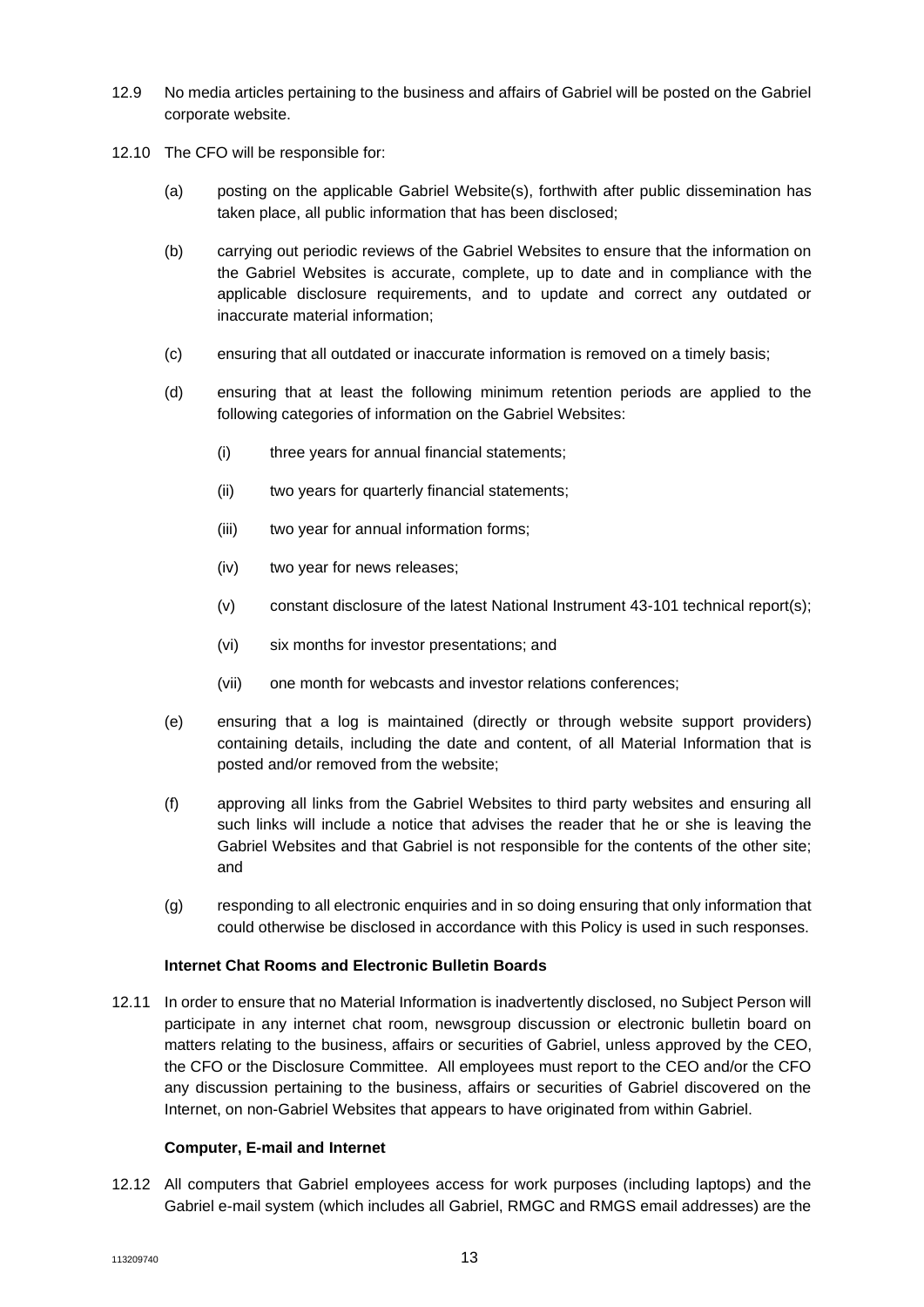property of Gabriel and have been provided for use in conducting company business. All communications and information transmitted by, received from, created or stored in Gabriel's computer system (whether through word processing programs, e-mail, the Internet or otherwise) are the property of Gabriel, can be considered corporate correspondence on behalf of Gabriel and are subject to the provisions of this Policy.

- 12.13 Access to the Internet is also provided for business purposes and employees are responsible for any action taken while using the Internet or e-mail and will be held accountable.
- 12.14 In order to ensure compliance with the provisions of this Policy and other policies governing the general conduct of business by employees, Gabriel has the right, without the consent of any employee, to monitor any and all of the aspects of its computer system, including, without limitation, reviewing documents created and stored on its computer system (including laptops), deleting any matter stored in its system, monitoring sites visited by employees on the Internet, monitoring chat and news groups, reviewing material downloaded or uploaded by users from the Internet, and reviewing e-mail sent and received by users. Employees should not have an expectation of privacy in anything they create, store, send or receive on Gabriel's computer system.

#### 13. **FORWARD LOOKING INFORMATION**

If Gabriel decides to disclose forward-looking information in any disclosure document, presentation or other public communication, it will follow these guidelines:

- (a) forward-looking information will only be released in circumstances determined by the CEO and discussed with the Disclosure Committee and the Board, as appropriate;
- (b) to the extent any forward-looking information is provided in disclosure documents under applicable securities laws, it will be clearly marked as forward-looking and all material assumptions used in the preparation of the forward-looking information will be described in reasonable detail;
- (c) all forward-looking information will be disclosed, updated and withdrawn in compliance with all applicable securities laws and regulations;
- (d) written and oral statements will be accompanied by appropriate contingency and cautionary language or notices, which will identify or refer to the risks and uncertainties that may cause the actual results to differ materially from those projected in the statements;
- (e) all forward-looking information will be accompanied by a statement that disclaims Gabriel's intention or obligation to update or revise the forward-looking information, whether as a result of new information, future events or otherwise. Notwithstanding this disclaimer, should subsequent events prove past material statements to be accurate no longer, Gabriel may in its discretion choose to update or revise the forward-looking information;
- (f) at the beginning of any conference call or presentation, a Gabriel spokesperson will make a statement that forward-looking information may be discussed. This will include appropriate cautionary language or references to cautionary statements contained in publicly available documents containing the assumptions, sensitivities and a full discussion of the risks and uncertainties; and